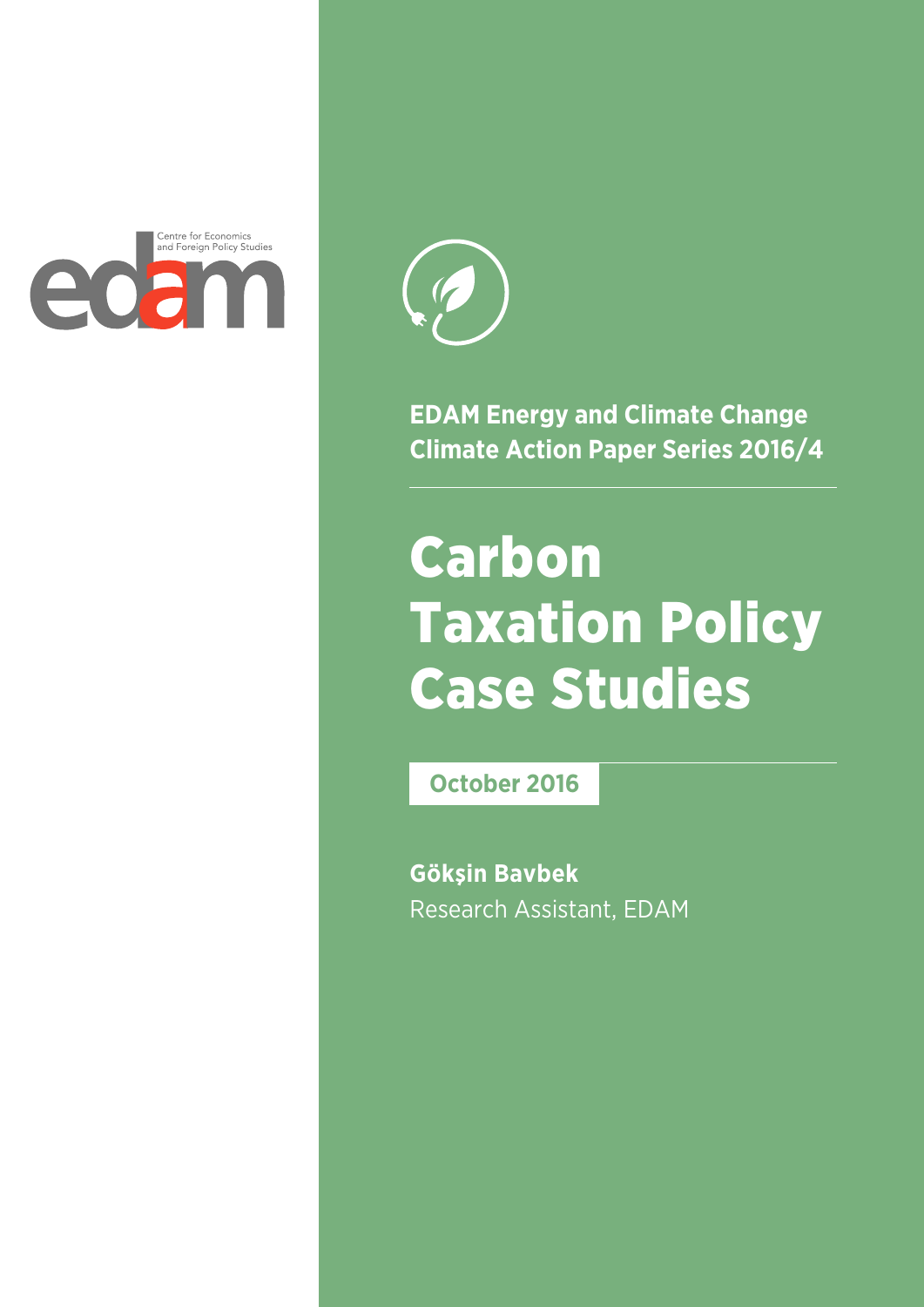

# **INTRODUCTION**

Carbon taxation is a policy tool that has been gaining more widespread utilization in the last decade. In the beginning of the 1990's, a few countries from Northern Europe were the only countries to adopt a carbon tax. However, since then several other countries have experimented with carbon taxation policies with 18 countries in the world currently having adopted carbon taxation schemes on a national scale. More may follow as several other countries are considering the employment of the policy tool to further their climate change mitigation goals. The countries that have implemented a carbon taxation policy are comprised of a diverse list including countries with varying levels of development.

Carbon pricing practices in general are expected to spread in the near future, partly as a result of the impact of the agreement reach at the Paris Conference. At the outcome of the conference, nearly all of the country's in the world have taken on climate change mitigation commitments for the first time in history. It is expected that carbon taxation policies will gain new ground under the new global climate change regime as the participant parties will be compelled to design new climate change policies in order to keep their emission levels below the targets they have outlined in their Intended Nationally Determined Contributions(INDC).

Carbon taxation stands out as one of the main policy tools that Turkey can choose to utilize in designing a climate change mitigation strategy. For this reason,

it is important to examine different carbon tax applications and identify the failures and successes in different cases. This policy report thus aims to analyze different carbon taxation policy examples in the world by looking at 9 different cases. The cases that will be analyzed are chosen with a view to provide examples from a variety of countries with significantly different conditions and from different parts of the world. The countries that are examined include the industrialized countries Finland, Sweden, United Kingdom, France, Japan and Australia, the emerging economies of Chile and South Africa and a sub-state level actor in British Columbia, Canada. Looking at these examples can hopefully provide meaningful insights for Turkey which should consider using a carbon tax design for the aim of furthering its climate change mitigation targets.

# **FINLAND**

In 1990, Finland became the first country to implement a carbon taxation policy for the purpose of curbing its carbon emissions. The tax was designed as a component of Finland's excise tax on fossil fuels used for transportation and heating<sup>1</sup>. The policy scheme covered the utilization of all transport fuels, coal, and natural gas and included the heating, electricity generation, and transportation sectors. When the tax was first initiated, the tax rate was set as around 1.12 Euros per ton of  $CO_2^2$ . The specifics of the policy underwent several changes in the following decades. The tax rate was most recently increased in January 2016 with the intention of further encouraging the use of low carbon heating fuels and increasing the competitiveness of peat and natural gas compared to coal in the

<sup>1</sup> Sumner, Jenny, Bird, Lori and Smith, Hillary, 'Carbon Taxes: A Review of Experience and Policy Design Considerations'(2013), National Renewable Energy Laboratory, p. 9

<sup>2 &#</sup>x27;Nachmany, Michal, Fankhauser,, Sam, Davidová, Jana, Kingsmill, Nick, Landesman, Tucker, Roppongi, Hitomi, Schleifer, Philip, Setzer, Joana, Sharman, Amelia C., Singleton, Stolle, Sundaresan, Jayaraj and Townshend, Terry Climate Change Legislation in Finland, An Excerpt From The 2015 Global Climate Legislation Study A Review of Climate Change Legislation in 99 Countries'(2015), p. 4, accessed from http://www.lse. ac.uk/GranthamInstitute/wp-content/uploads/2015/05/FINLAND.pdf on 12.8.2016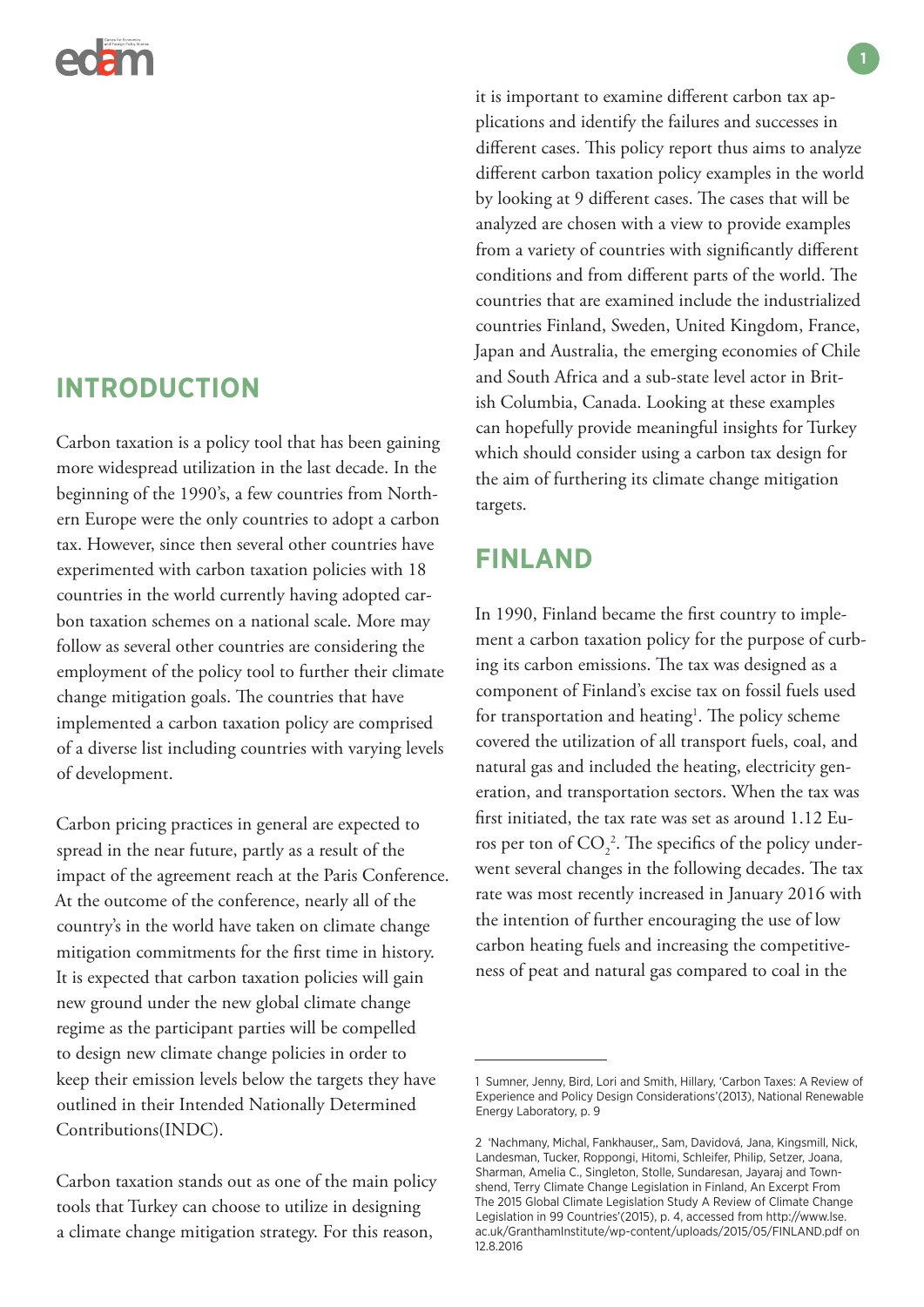

heating industry<sup>3</sup>. As of 2016, the carbon tax applied on transport fuels was 66 US dollars per ton of  $CO<sub>2</sub>$ and the tax applied on heating fuels was 62 US dollars per ton of  $CO<sub>2</sub><sup>4</sup>$ .

The tax was originally based only on carbon content but was subsequently changed to become a combination of a carbon and energy tax with a 60% carbon and a 40% energy component. A major reform was undertaken in 1997 when the tax rates were highly increased and the tax was changed again to become a pure carbon tax<sup>5</sup>. Another major reform took place in 2011 when the carbon tax was split again into two taxes, one based on carbon content and another based on energy. The tax rates were thus adjusted between the carbon and the energy components. Additionally, peat was introduced to be covered under the carbon tax with the reform in 2011<sup>6</sup>.

There were several exemptions from the tax at its inception. Partial exemptions were granted for peat and natural and the wood industry was completely exempt from the tax. Other exemptions included fuels used as raw material or inputs for manufacturing<sup>7</sup>. The exemptions were designed to protect key industries in the country from international competition. For example, the wood industry was regarded as an important export industry and the aim was to maintain its comparative advantage in international markets.

7 Ibid.

Another important factor that encouraged several changes in the carbon taxation scheme was related to developments in the other Northern European countries regarding carbon pricing. After the integration of the Northern European countries' electricity markets under the Nordic Electricity Market, the Finnish industries felt disadvantaged since the other Northern European countries exempted energy intensive industries in their carbon pricing schemes. This prompted change in Finland's carbon tax design to partially exclude energy intensive industries<sup>8</sup>.

Currently, fuels used for commercial sea and air transportation are exempt from the tax as well as fuels used for electricity generation. Electricity is taxed separately but the rate of the tax is not based on carbon content. Instead, as an alternative incentive for emissions mitigation, tax refunds are available for electricity generated from renewable sources<sup>9</sup>.

Reportedly, the revenues from the carbon tax amounted to around 800 million US dollars for the year 201310. The revenues generated from the tax flow directly to the central governmental budget without any earmarking for a special purpose<sup>11</sup>. There are a number of tax policies used to make the tax revenue neutral such as a reduction in income taxes and corporate taxes. The tax cuts are used as a method for transferring income from the higher income group to the lower income groups $12$ .

<sup>3</sup> World Bank Group and Ecofys, 'Carbon Pricing Watch 2016, An advance brief from the State and Trends of Carbon Pricing 2016 report, to be released late 2016'(2016), p. 10

<sup>4</sup> Ibid, p. 6

<sup>5</sup> Sumner, Jenny, Bird, Lori and Smith, Hillary, 'Carbon Taxes: A Review of Experience and Policy Design Considerations'(2013), National Renewable Energy Laboratory, p. 9

<sup>6 &#</sup>x27;Nachmany, Michal, Fankhauser,, Sam, Davidová, Jana, Kingsmill, Nick, Landesman, Tucker, Roppongi, Hitomi, Schleifer, Philip, Setzer, Joana, Sharman, Amelia C., Singleton, Stolle, Sundaresan, Jayaraj and Townshend, Terry Climate Change Legislation in Finland, An Excerpt From The 2015 Global Climate Legislation Study A Review of Climate Change Legislation in 99 Countries'(2015), p. 4, accessed from http://www.lse. ac.uk/GranthamInstitute/wp-content/uploads/2015/05/FINLAND.pdf on 12.8.2016

<sup>8</sup> Vourch, Ann and Jimenez, Miguel, 'Enhancing Environmentally Sustainable Growth in Finland'(2000), OECD Economics Department Working Papers, No. 229, p. 31

<sup>9</sup> Sumner, Jenny, Bird, Lori and Smith, Hillary, 'Carbon Taxes: A Review of Experience and Policy Design Considerations'(2013), National Renewable Energy Laboratory, p. 9

<sup>10</sup> Carl, Jeremy and Fedor, David, 'Tracking global carbon revenues: A survey of carbon taxes versus cap-and-trade in the real world'(2016), Energy Policy, Volume 96, pp. 50-51

<sup>11</sup> Sumner, Jenny, Bird, Lori and Smith, Hillary, 'Carbon Taxes: A Review of Experience and Policy Design Considerations'(2013), National Renewable Energy Laboratory, p. 9

<sup>12</sup> Carl, Jeremy and Fedor, David, 'Tracking global carbon revenues: A survey of carbon taxes versus cap-and-trade in the real world'(2016), Energy Policy, Volume 96, p. 56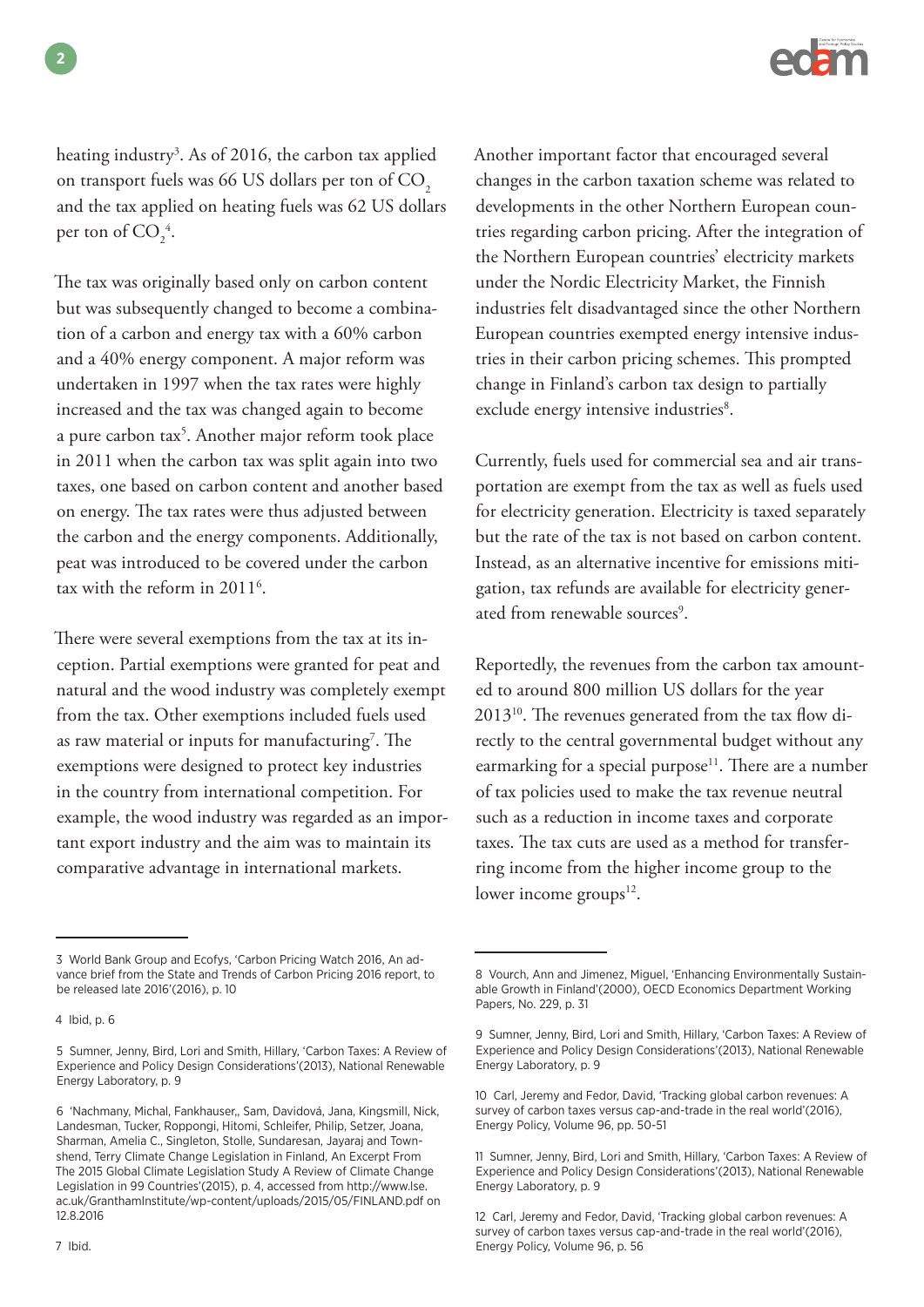

According to the estimations of the Finnish government, the country's  $\mathrm{CO}_2$  emissions were reduced by around 4 million metric tons between the years 1990 and 1998 as a result of the application of the carbon tax. This figure corresponds to around 7% of the 57 million metric tons of emissions recorded in the country for the year 199813. Overall, it can be said that Finland's carbon tax has been partially successful in reducing the country's carbon emissions despite the fact that a large part of the country's economy is protected from the carbon tax with a comprehensive system of exemptions.

# **SWEDEN**

Sweden was one of the countries that closely followed Finland with the introduction of its carbon tax in 1991. When the tax was launched, the rate was set as 250 Swedish Krona, or around 44.37 US dollars per metric ton of  $CO_2^{14}$ . The tax was introduced as part of a broader reform in the energy sector. Energy taxes had generally played an important role in Sweden both as a source of tax income and as a policy instrument. The carbon and energy taxes in the country are closely connected and have to be inspected with regard to one another. With the introduction of the new tax, the existing energy taxes were subsequently cut by 50% and the two tax mechanisms co-existed side by side<sup>15</sup>.

The main sectors covered under the carbon tax system included natural gas, gasoline, coal, fuel oil, lique fied petroleum gas and home heating oil<sup>16</sup>. With the introduction of the new tax system, several industrial

sectors were exempted from the energy tax and were compelled to pay only 50% of the carbon tax rate. The industries that were allowed to pay a lower proportion of the carbon tax amount included manufacturing, agriculture, co-generation plants, forestry and aquaculture17. On the other hand, households and the service sector were fully covered by the tax.

Over the years, the fraction of the carbon tax employed to the industrial sector was changed several times. The obligation was further reduced to 25% in 1991 only to be risen again to 50% in 1997 $18$ . Between the years 1999 and 2004, the carbon tax rate rose to 105 US dollars while the rate for the industrial sector stayed at 27 US dollars per ton<sup>19</sup>. Over time, carbon tax exemptions also increased for the installations operating under the EU ETS. Direct exemptions were not provided for all the GHG emissions covered under the EU ETS but exemptions were gradually provided<sup>20</sup>. The latest exemption included the district heating plants participating in the EU ETS starting from the year 2014<sup>21</sup>.

The differentiation of the carbon tax across different sectors had some undesired distortionary effects on the behavior of companies, especially between the years 1993 and 1997 when the tax difference between the fuels used in industry and the other sectors was overly high. As a result, some industries sold their byproducts to the district heating companies while they

<sup>13</sup> Sumner, Jenny, Bird, Lori and Smith, Hillary, 'Carbon Taxes: A Review of Experience and Policy Design Considerations'(2013), National Renewable Energy Laboratory, p. 9

<sup>14</sup> Ibid, p. 11

<sup>15</sup> Bengt Johansson, 'Economic Instruments in Practice 1: Carbon Tax in Sweden', Swedish Environmental Protection Agency, p. 3, accessed from https://www.oecd.org/sti/inno/2108273.pdf on 3.8.2016

<sup>16</sup> Wang, Xueman and Murisic, Maya, 'Towards a Workable and Effective Climate Regime, Chapter 19: Taxing carbon: Current state of play and prospects for future developments'(2015), World Bank, p. 271, accessed from http://voxeu.org/sites/default/files/file/wang%20and%20murisic. pdf on 3.8.2016

<sup>17</sup> Sumner, Jenny, Bird, Lori and Smith, Hillary, 'Carbon Taxes: A Review of Experience and Policy Design Considerations'(2013), National Renewable Energy Laboratory, p. 11

<sup>18</sup> Bengt Johansson, 'Economic Instruments in Practice 1: Carbon Tax in Sweden', Swedish Environmental Protection Agency, p. 4, accessed from https://www.oecd.org/sti/inno/2108273.pdf on 3.8.2016

<sup>19</sup> Sumner, Jenny, Bird, Lori and Smith, Hillary, 'Carbon Taxes: A Review of Experience and Policy Design Considerations'(2013), National Renewable Energy Laboratory, p. 11

<sup>20</sup> Wang, Xueman and Murisic, Maya, 'Towards a Workable and Effective Climate Regime, Chapter 19: Taxing carbon: Current state of play and prospects for future developments'(2015), World Bank, p. 271, accessed from http://voxeu.org/sites/default/files/file/wang%20and%20murisic. pdf on 3.8.

<sup>21</sup> World Bank, 'Background Note: Putting a Price on Carbon with a Tax', p. 3, accessed from http://www.worldbank.org/content/dam/Worldbank/ document/Climate/background-note\_carbon-tax.pdf on 8.6.2016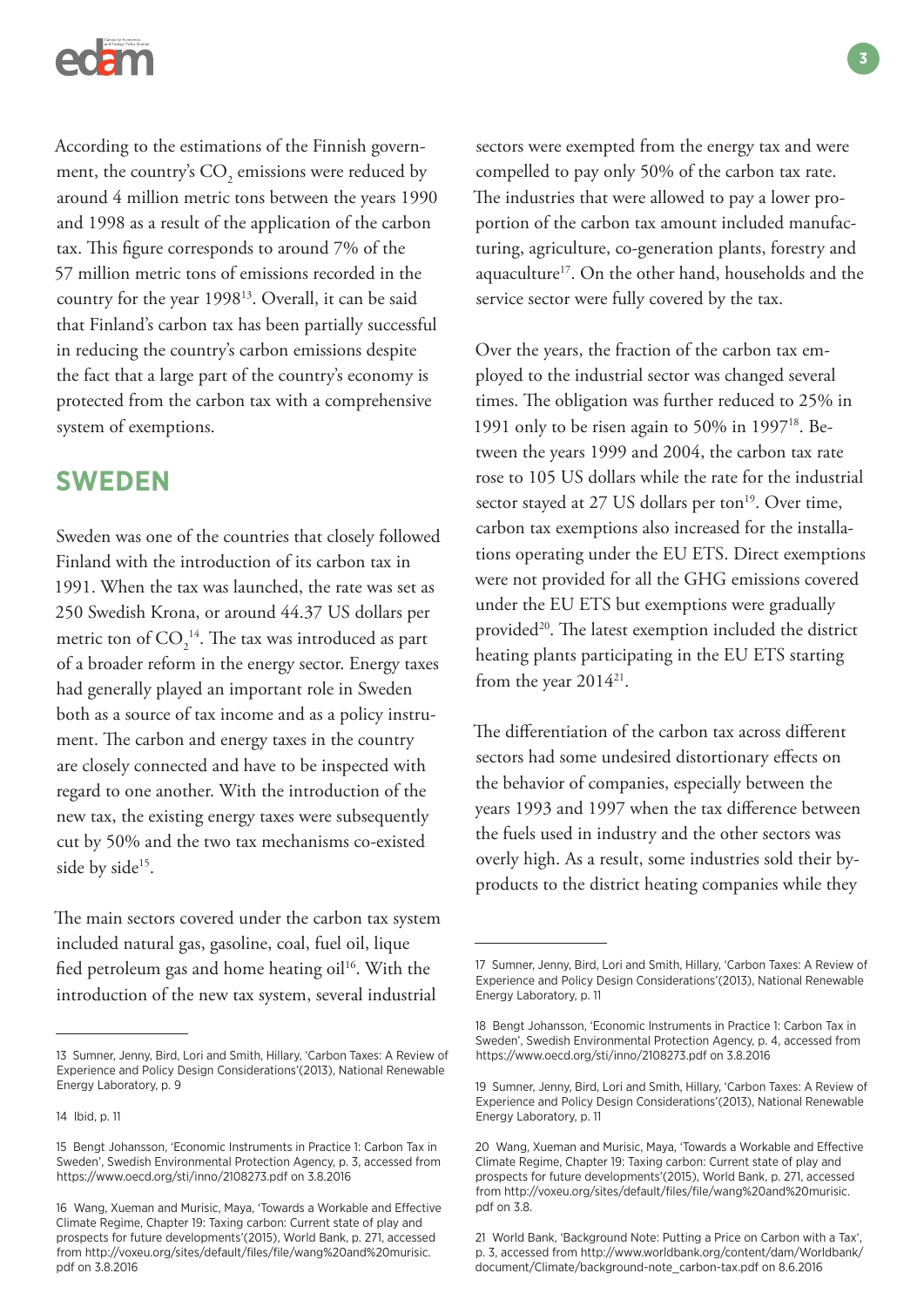

themselves burned fossil fuels. This effect caused by the tax design prevented the full emissions reduction benefits of the tax from being realized $22$ .

The revenues collected from the tax are directed to Sweden's general government budget. The amount of revenues collected from the tax were relatively steady between the year 1993 and 2000, but started to gradually increase starting from 2000<sup>23</sup>. A total of nearly 3.7 billion dollars were collected by the carbon tax for the year 201324.

The carbon tax applied in the country rose steadily over the years from around 44 US dollars per ton of CO2e at its inception to reach nearly 140 US dollars in 2016. As of 2016, the carbon tax rate in Sweden is applied at 137 US dollars per metric ton<sup>25</sup>. This makes the Swedish carbon tax rate the highest in the world by a wide margin. The carbon tax employed in the country is generally regarded as successful and effective on the sectors that it is applied on. It has also been one of the longest standing carbon taxes in the world.

There were several attempts made at assessing the impact of the carbon tax on the emissions stock of the country. The Swedish Ministry of the Environment estimated that the CO2 emissions of the country were reduced by 15% between the years 1990 and 1995 as a result of the carbon  $tax^{26}$ . Moreover, it was estimated that the countries emissions would be 20-25% higher by the year 2000 if the policy changes in 1990

had not been made. 90% of this reduction was found to be linked to the reformed tax system whereas the remaining 10% were caused by the use of investment grants and energy efficiency programs<sup>27</sup>. Overall, the Swedish domestic greenhouse gas emissions declined by 24% between 1990 and 2014 in which the carbon tax was applied. In the same period, the country's GDP increased by 62%, demonstrating that the decoupling of carbon emissions from economic growth was achieved in the country<sup>28</sup>.

# **UNITED KINGDOM**

United Kingdom's carbon price floor(CPF) came into effect in 2013, changing the existing Climate Change Levy Regime. Prior to the application of the carbon price floor, the UK Climate Change Levy(CCL) was the main policy tool aimed at climate change mitigation in the country<sup>29</sup>. The CCL imposed taxes on electricity, natural gas and liquefied petroleum gas, being applicable to the industrial, commercial, agricultural, public and service sectors<sup>30</sup>. However, the rates of the tax were not based on carbon content.

The new policy tool CPF effectively applies a tax on fossil fuels used in electricity generation including gas, solid fuels, and liquefied petroleum gas by employing carbon price support rates(CPS) based on carbon content<sup>31</sup>. Electricity generators with a combined generation capacity of less than 2 MW's are exempt from the

**4**

<sup>22</sup> Bengt Johansson, 'Economic Instruments in Practice 1: Carbon Tax in Sweden', Swedish Environmental Protection Agency, pp. 7-8, accessed from https://www.oecd.org/sti/inno/2108273.pdf on 3.8.2016

<sup>23</sup> Sumner, Jenny, Bird, Lori and Smith, Hillary, 'Carbon Taxes: A Review of Experience and Policy Design Considerations'(2013), National Renewable Energy Laboratory, p. 11

<sup>24</sup> Carl, Jeremy and Fedor, David, 'Tracking global carbon revenues: A survey of carbon taxes versus cap-and-trade in the real world'(2016), Energy Policy, Volume 96, pp. 50-51

<sup>25</sup> World Bank Group and Ecofys, 'Carbon Pricing Watch 2016, An advance brief from the State and Trends of Carbon Pricing 2016 report, to be released late 2016'(2016), p. 6

<sup>26</sup> Sumner, Jenny, Bird, Lori and Smith, Hillary, 'Carbon Taxes: A Review of Experience and Policy Design Considerations'(2013), National Renewable Energy Laboratory, p. 12

<sup>27</sup> Bengt Johansson, 'Economic Instruments in Practice 1: Carbon Tax in Sweden', Swedish Environmental Protection Agency, p. 8, accessed from https://www.oecd.org/sti/inno/2108273.pdf on 3.8.2016

<sup>28</sup> Speech by Minister for Energy Ibrahim Baylan at Friends of Fossil Fuel Subsidiary Reform, COP21, accessed from

http://www.government.se/speeches/2015/12/speech-by-ibrahim-baylanatfriends-of-fossil-fuel-subs idiary-reform-cop21/ on 4.8.2016

<sup>29</sup> United Kingdom Government, accessed from https://www.gov.uk/ green-taxes-and-reliefs/climate-change-levy on 25.7.2016

<sup>30</sup> Sumner, Jenny, Bird, Lori and Smith, Hillary, 'Carbon Taxes: A Review of Experience and Policy Design Considerations'(2013), National Renewable Energy Laboratory, p. 13

<sup>31</sup> World Bank, 'Background Note: Putting a Price on Carbon with a Tax', p. 4, accessed from http://www.worldbank.org/content/dam/Worldbank/ document/Climate/background-note\_carbon-tax.pdf on 8.6.2016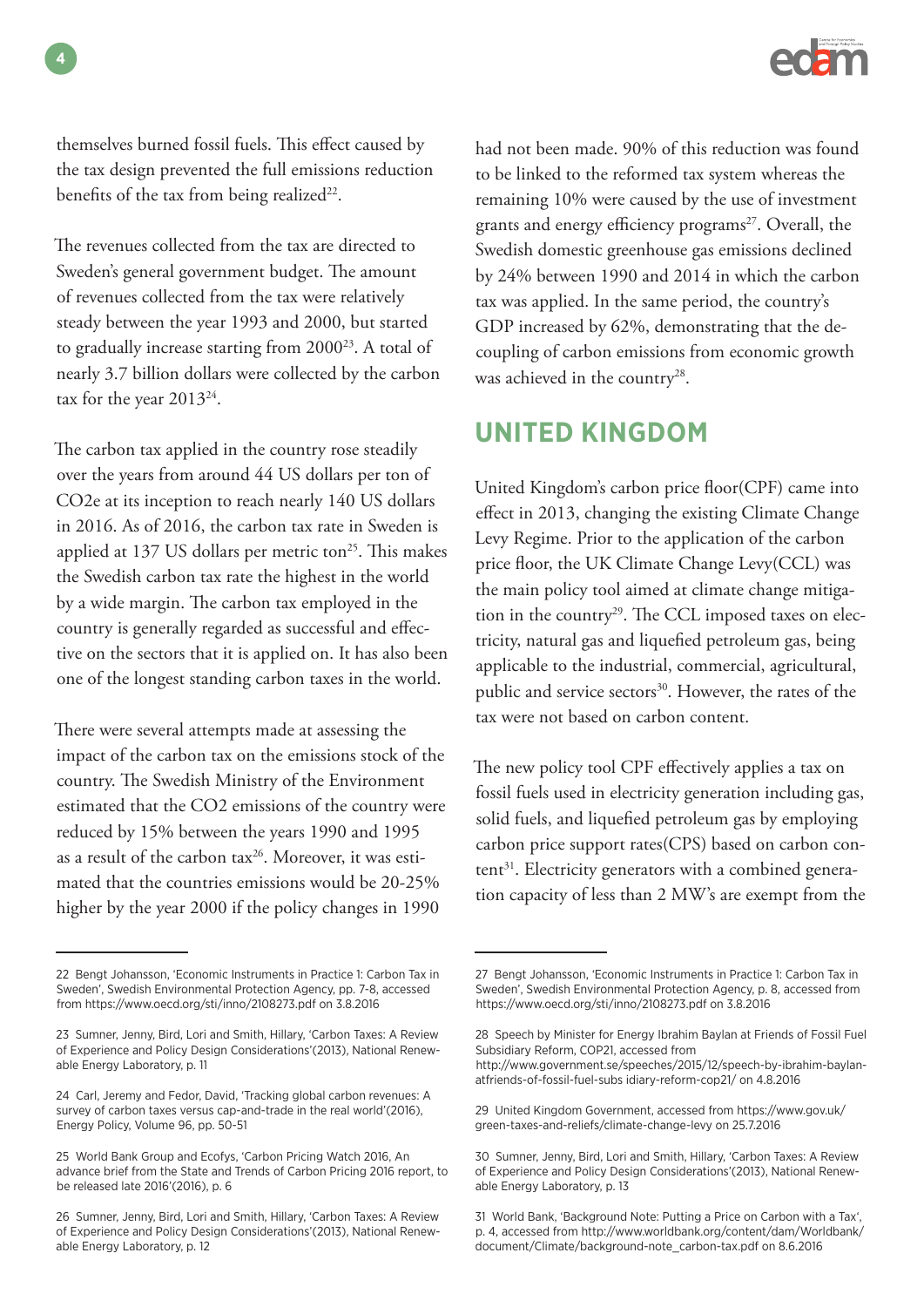

tax and the geographical coverage of the tax includes only - Great Britain, excluding Northern Ireland. Overall, it is estimated that approximately 25% of the country's emissions are covered under the tax<sup>32</sup>.

The main purpose of the introduction of the carbon price floor was to provide a stable carbon price signal as the price of the allowances issued under the EU ETS system proved to be very volatile. Therefore, the main target of the new policy scheme was determined as the electricity generation sector covered under the EU ETS<sup>33</sup>.

The tax rate was set around 9.55  $\text{\pounds}$  per ton of CO<sub>2</sub> equivalent or around 15.75 US dollars for the year 2014 and rose to around 26 US dollars per ton of CO2 equivalent for 2016<sup>34</sup>. In 2014, the government announced that a cap of  $18 \text{ } \text{\&}$  ton of carbon equivalent would be applied until the year 2020, effectively freezing the tax rate for the until that year $35$ .

On the year 2013, the total revenues collected by the carbon price floor amounted to 1530 US dollars<sup>36</sup>. There are no specific provisions for earmarking the revenues generated by the tax for a special purpose, and the revenues are transferred into the general budget.

# **FRANCE**

France has launched its carbon tax on 2014, putting a charge on domestic consumption of energy products not covered by the EU ETS. Initially, the main fossil

fuels subject to the tax were gas, heavy fuel oil, and coal. Starting from 2015, the tax was extended to cover transport fuels and heating  $\delta$ il<sup>37</sup>. The initial tax rate was determined to be around 8 US dollars per ton of CO2 equivalent. The rate was increased to 17 US dollars (14.5 Euros) per ton CO2 equivalent in 2015 and to 25 US dollars (22 Euros) in 201638. For the year 2014, the revenues collected by the tax amounted to 452 million US dollars<sup>39</sup>. The revenues are intended to be used in energy transition plans with the main target of boosting employment in the green energy  $\text{sector}^{40}$ 

Long term targets were also set for the future tax levels with the adoption of the Law on the Energy Transition to Green Growth in July, 2015. With the passing of the law, it was decided that the carbon tax rate would be increased to 56 Euros per ton of CO2e by the year 2020 and to 100 Euros by the year 2030. The law also sets the country's target of reducing the GHG emissions by 40% 2030 with respect to the 1990 levels<sup>41</sup>. According to Segolene Royal, the French Environment Minister, the announced future rise in carbon tax rates will provide visibility to the business community on how the prices will evolve and the higher taxes on fossil fuels will be offset by lower levies on other products making the future increases in the tax revenue neutral $^{42}$ .

<sup>32</sup> World Bank Group and Ecofys, 'State and Trends of Carbon Pricing 2014'(2014), p. 83

<sup>33</sup> World Bank Group and Ecofys, 'State and Trends of Carbon Pricing 2014'(2014), p. 83

<sup>34</sup> World Bank Group and Ecofys, 'Carbon Pricing Watch 2016, An advance brief from the State and Trends of Carbon Pricing 2016 report, to be released late 2016'(2016), p. 6

<sup>35</sup> World Bank Group and Ecofys, 'State and Trends of Carbon Pricing 2014'(2014), p. 83

<sup>36</sup> Carl, Jeremy and Fedor, David, 'Tracking global carbon revenues: A survey of carbon taxes versus cap-and-trade in the real world'(2016), Energy Policy, Volume 96, pp. 50-51

<sup>37</sup> World Bank, 'Background Note: Putting a Price on Carbon with a Tax', p. 2, accessed from http://www.worldbank.org/content/dam/Worldbank/ document/Climate/background-note\_carbon-tax.pdf on 8.6.2016

<sup>38</sup> World Bank Group and Ecofys, 'Carbon Pricing Watch 2016, An advance brief from the State and Trends of Carbon Pricing 2016 report, to be released late 2016'(2016), p. 6

<sup>39</sup> Carl, Jeremy and Fedor, David, 'Tracking global carbon revenues: A survey of carbon taxes versus cap-and-trade in the real world'(2016), Energy Policy, Volume 96, pp. 50-51

<sup>40</sup> Platts, 19.12.2013, 'France adopts 2014 budget; carbon tax on fossil fuels', accessed from

http://www.platts.com/latest-news/electric-power/london/franceadopts-2014-budget-carbon-tax-on-fossil-26563408 on 20.7.2016

<sup>41</sup> World Bank Group and Ecofys, 'State and Trends of Carbon Pricing'(2015), p. 45

<sup>42</sup> Bloomberg, 23.7.2015, 'France Passes New Energy Law Quadruples Carbon Price'

accessed from http://www.bloomberg.com/news/articles/2015-07-23/ france-passes-new-energy-law-quadruples-carbon-price on 19.7.2016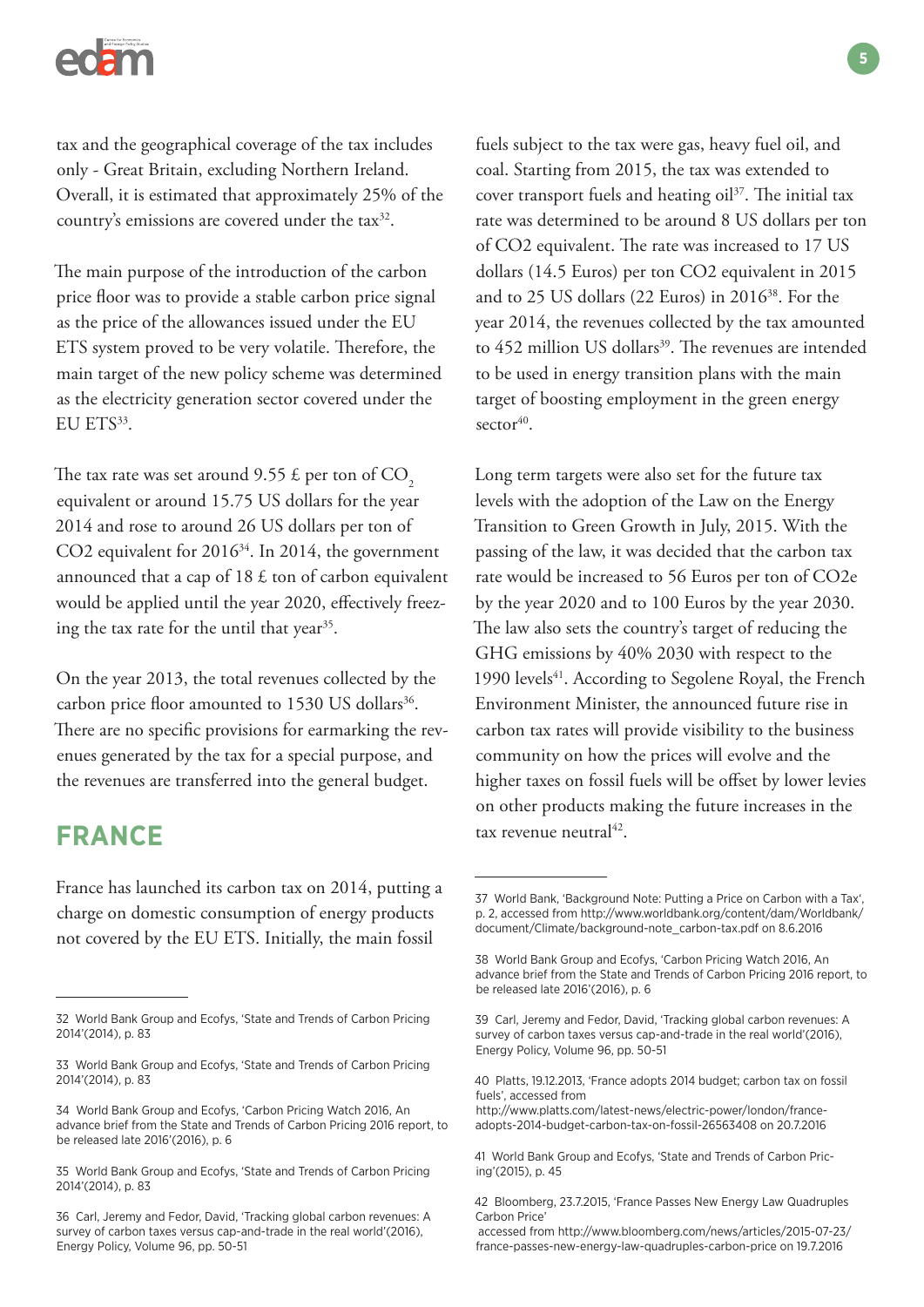

Additionally, the government has recently announced plans to introduce a carbon price floor for the electricity sector in the country. The carbon price floor is set to be included in the 2017 finance bill as the French government seeks to motivate broader European action towards climate change mitigation<sup>43</sup>.

Since the policy mechanism has only recently been established, it is too early to assess its effectiveness. However, it can be argued that the carbon tax in France is set to play an important role in the country's future especially with the longer term targets in place for considerably increasing the rates.

### **JAPAN**

Japan is currently the only Asian country that is employing a carbon tax. 'Japan's Tax for Climate Change Mitigation' became operational on 2012, covering emissions from the use of all fossil fuels based on their  $CO2$  content<sup>44</sup>. A  $CO2$  emission factor is used for each sector to ensure that the tax rate is equal to 289 JPY or around 3 US dollars per ton of CO2 across all  $sectors<sup>45</sup>$ .

The tax rates are set to be raised in three stages in a timeframe of three and a half years reaching the targeted 289 JPY at the end of the period. Exemption and refund measures are provided for certain fields that are deemed strategic, despite the modest initial tax rate. Considerable measures are included in the carbon tax scheme in order to avoid the heavy burdening of specific industries. These include oil used for petrochemical products production, imported coal, coal used for electricity generation in Okinawa, heavy oil used for agriculture, forestry and fishery and domestic oil asphalt<sup>46</sup>.

The revenues collected from the tax were estimated to be 39.1 billion JPY for the first year and 261.3 billion JPY annually starting from the year 2016. The Japanese government plans to use the revenues in promoting low carbon growth by taking energy saving measures, promotion of renewable energy and clean and efficient use of fossil fuels. Some of the specific measures outlined by the Japanese government include 'promotion of domestic business location for innovative low-carbon technology-intensive industries, installation of energy-saving equipment by small and medium-sized enterprises, introduction of financial assistance for local governments to promote energysaving and renewable energy sources<sup>'47</sup>.

The rate of the tax in Japan can be considered relatively low when compared to carbon tax designs in other developed countries, especially Northern European countries such as Sweden and Finland. However, the Japanese government still expects that a significant reduction in the carbon emissions of the country will be realized through the utilization of the tax. According to the estimations made by the Japanese government, a reduction of between 0,5% and 2,2% in the country's emissions will be realized by 2020 compared to the 1990 levels as a result of the employment of the policy tool<sup>48</sup>.

### **CHILE**

Chile can be considered as one of the frontrunners among the developing countries in terms of taking ambitious action in the struggle against climate change. The carbon tax approved by the Chilean government is one of the centerpieces of the country's efforts in reducing its carbon emissions. If the tax proves

<sup>43</sup> The Guardian, 17.5.2016, 'France sets carbon price floor', accessed from https://www.theguardian.com/environment/2016/may/17/francesets-carbon-price-floor on 19.7.2016

<sup>44</sup> World Bank, 'Background Note: Putting a Price on Carbon with a Tax', p. 2, accessed from http://www.worldbank.org/content/dam/Worldbank/ document/Climate/background-note\_carbon-tax.pdf on 8.6.2016

<sup>45</sup> World Bank Group and Ecofys, 'Carbon Pricing Watch 2016, An advance brief from the State and Trends of Carbon Pricing 2016 report, to be released late 2016'(2016), p. 6

<sup>46</sup> Ministry of the Environment, The Government of Japan, accessed from https://www.env.go.jp/en/policy/tax/env-tax/20121001a\_dct.pdf on 10.8.2016

<sup>47</sup> Ibid.

<sup>48</sup> Ibid.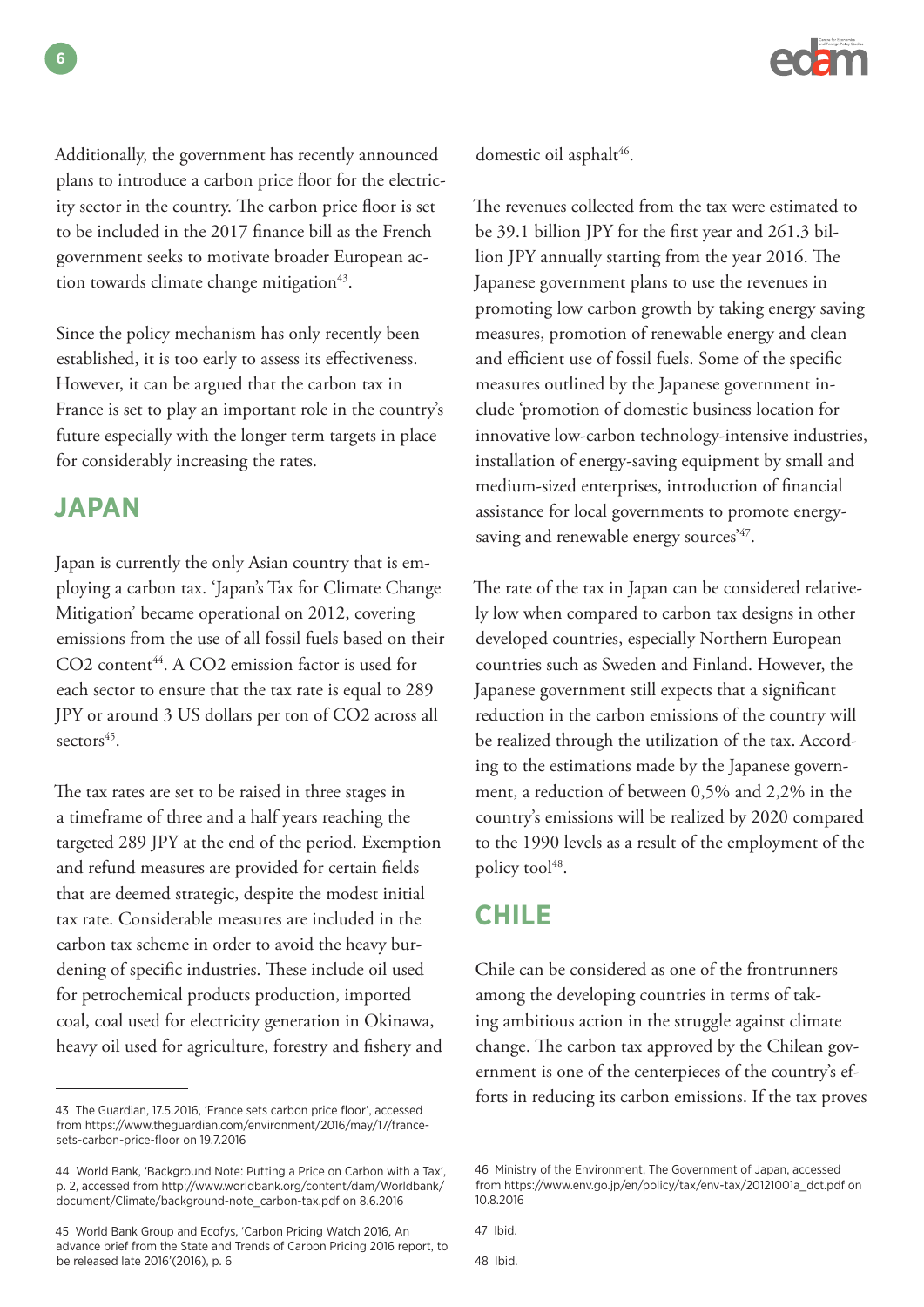

to be effective, it can help to demonstrate that carbon pricing policies can work in emerging economies.

The Chilean Parliament approved the adoption of a national carbon tax in 2014, making Chile the first South American country to tax carbon emissions. The tax will be charged on the electricity generation sector. The measuring of CO2 emissions from thermal power plants is set to begin by 2017 and the tax is set to be applied on the power sector starting from 2018<sup>49</sup>.

The tax covers the electricity generation sector, applying to all electricity generation facilities with a capacity equal to or larger than 50 MW. The scheme doesn't cover emissions from other prominent sectors such as industry, transport, commercial and residential sectors<sup>50</sup>. The rate of is set to be 5 US dollars per ton of carbon released for the year 2018. Reportedly, the tax is intended to play a central part in the country's voluntary target of cutting its GHG emissions by 20% by the year 2020 compared to 2007 levels<sup>51</sup>. The amount of the tax is liable for fluctuation depending on the exchange rate on the day of payment, since the level is calculated over US dollars<sup>52</sup>. Initial studies suggest that around 50% of energy produced in the country will be taxed under the carbon taxation instrument<sup>53</sup>.

 http://uk.reuters.com/article/carbon-chile-tax-idUKL6N0R-R4V720140927 on 18.7.2016

51 Reuters, 27.9.2014, 'Chile becomes the first South American country to tax carbon', accessed from http://uk.reuters.com/article/carbon-chile-tax-idUKL6N0R-R4V720140927 on 18.7.2016

# **SOUTH AFRICA**

South Africa is another good example of an emerging economy that is pursuing action against climate change by employing a carbon taxation mechanism. In 2013, a policy paper was issued by the government for public comment regarding the introduction of a carbon tax. The carbon tax is planned to cover all direct carbon emissions from fuel combustion and from non-energy related industrial processes. The scheme was set to be operational starting from January 201654, but later the adoption of the tax was delayed to be started from January 2017<sup>55</sup>. Under the draft legislation, the full tax rate is envisioned to be around 8 US dollars per ton of CO2 equivalent but offsets can be used for compliance and tax exemptions starting from 60% up to a maximum of 90%. This means that the effective tax rate will actually be between 0.4 and 3 US dollars per ton for most sectors. There are also plans to increase the tax rate by 10% on an annual basis until the year 2020. The draft of the carbon taxation is currently being revised following a public consultation process in the country<sup>56</sup>.

The tax will function as a fuel input tax and will be covering all stationary direct emissions from fuel combustion and industrial processes. A tax system imposing the levy directly on emissions was also considered but such a system was found not to be feasible. All entities that emit more than 100,000 tons of GHG emissions annually or consume electricity that result in more than 100,000 tons of GHG emissions will be compelled to report their emissions $57$ . It is reported that the tax will be covering around 80% of the

<sup>49</sup> Reuters, 27.9.2014, 'Chile becomes the first South American country to tax carbon', accessed from

<sup>50</sup> Benavides, Carlos, Gonzales, Luis, Diaz, Manuel, Fuentes, Rodrigo, Garcia, Gonzalo, Palma-Behnke, Rodrigo and Ravizza, Catalina, 'The Impact of a Carbon Tax on the Chilean Electricity Generation Sector'(2015), Energies 8, p. 2675

<sup>52</sup> World Bank Group and Ecofys, 'State and Trends of Carbon Pricing'(2015), pp. 42-43

<sup>53</sup> Wang, Xueman and Murisic, Maya, 'Towards a Workable and Effective Climate Regime, Chapter 19: Taxing carbon: Current state of play and prospects for future developments'(2015), World Bank, accessed from http://voxeu.org/sites/default/files/file/wang%20and%20murisic.pdf on 3.8.2016

<sup>54</sup> World Bank, 'Background Note: Putting a Price on Carbon with a Tax', pp. 272-273, accessed from http://www.worldbank.org/content/dam/ Worldbank/document/Climate/background-note\_carbon-tax.pdf on 8.6.2016

<sup>55</sup> World Bank Group and Ecofys, 'Carbon Pricing Watch 2016, An advance brief from the State and Trends of Carbon Pricing 2016 report, to be released late 2016'(2016), p. 11

<sup>56</sup> Ibid.

<sup>57</sup> Department of National Treasury Republic of South Africa, 'Carbon Tax Policy Paper'(2013), p. 12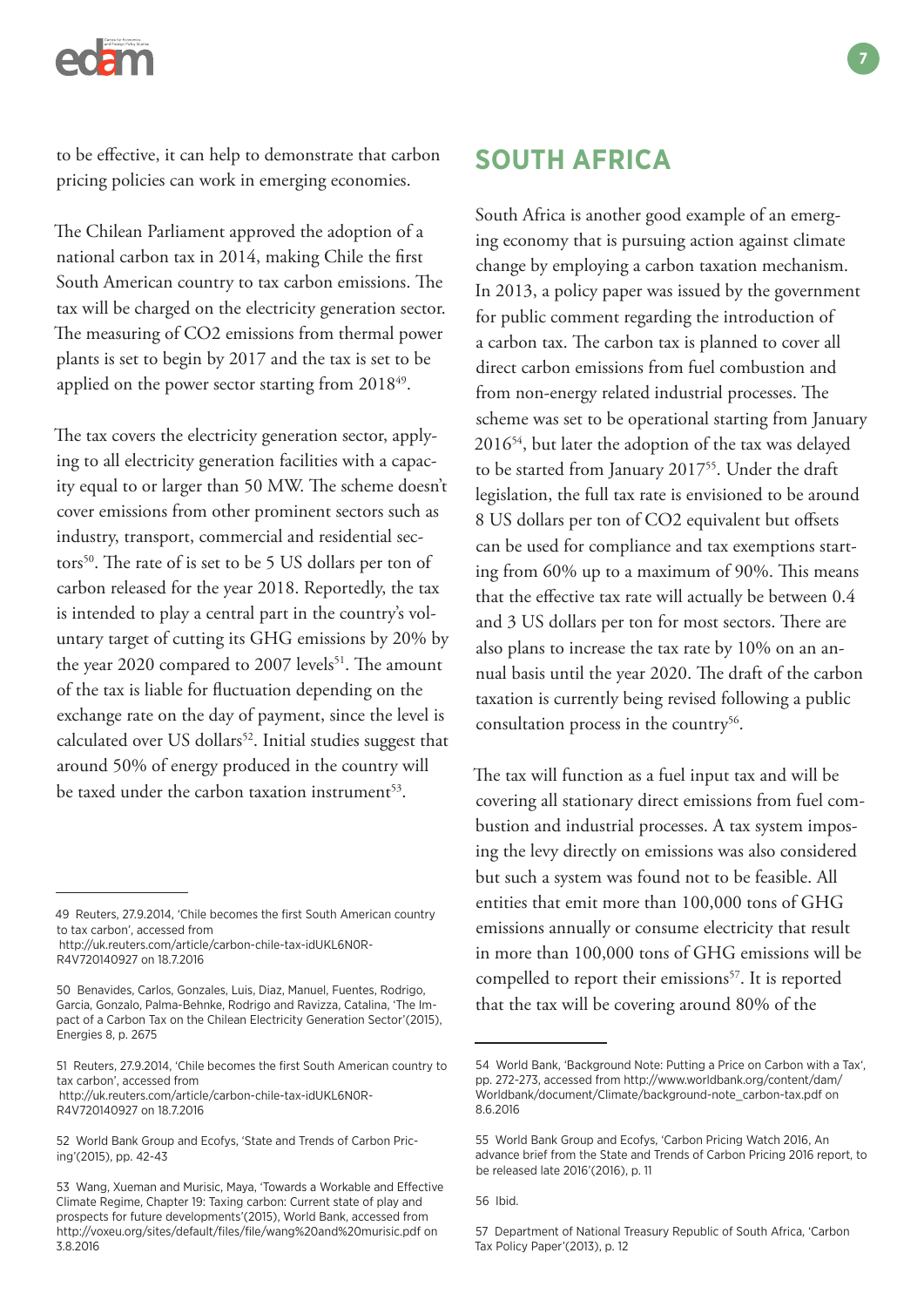

country's total emissions<sup>58</sup>. However, in the first phase of the carbon tax implementation agriculture, forestry, land use and waste sectors will be completely exempt from the carbon tax due to difficulties in measurement of emissions<sup>59</sup>. According to the vision of the government, the carbon tax and the accompanying tax incentives will provide the necessary incentives to shift the economy towards a low carbon growth path $60$ .

The revenues generated by the tax will be used in a combination of 'soft earmarking', tax shifting and tax incentives. A part of the revenues will be used for programs promoting low carbon growth such as 'Independent Power Producers Program', Electricity Demand Side Management Program', 'Enhanced Free Basic Energy Program and 'Carbon Capture and Storage Rebate'. It is also envisioned that some of the existing taxes will be reduced or not be increased such as the electricity levy and a variety of environmental tax incentives will be provided such as an energy efficiency savings tax allowance<sup>61</sup>.

Several studies that modeled the macroeconomic impact of a carbon tax for South Africa have shown that the carbon tax can be an important tool for achieving the mitigation targets of the country with a low cost to the country's economy<sup>62</sup>.

The carbon tax mechanism in Canada's province of British Columbia is one of the foremost examples of the policy mechanism employed in a sub-state actor. It is also the first example of a carbon tax application in North America, the province having launched its carbon tax in 2008. The initial tax rate was set as 10 Canadian dollars per metric ton of CO263 and was gradually increased to reach the equivalent of 23 US dollars on 201664.

The tax is applied on fuels used for road, rail marine, and air transportation within the borders of British Columbia, fuels used to generate heat for households such as natural gas and fuels used in industrial processes such as producing cement and drying coal. However, fuels exported from the province, fuels used in agriculture and all non-fossil fuel emissions like those from industrial processes, landfills and forestry are left out of the coverage of the tax<sup>65</sup>. Moreover, inter-jurisdictional transportation is left out of the scope of the tax such as fuels used by ships or planes traveling to or from British Columbia<sup>66</sup>. When the tax was first introduced, around 77% of all the GHG emissions in the province were covered but the figure dropped to 70% in 2012 as a result of the increase in non-combustion emissions from growing natural gas production<sup>67</sup>.

<sup>58</sup> World Bank, accessed from http://www.worldbank.org/en/results/2015/10/19/implementing-carbon-tax-south-africa on 18.8.2016

<sup>59</sup> Department of National Treasury Republic of South Africa, 'Carbon Tax Policy Paper'(2013), p. 54

<sup>60</sup> Wang, Xueman and Murisic, Maya, 'Towards a Workable and Effective Climate Regime, Chapter 19: Taxing carbon: Current state of play and prospects for future developments'(2015), World Bank, p. 268, accessed from http://voxeu.org/sites/default/files/file/wang%20and%20murisic. pdf on 3.8.2016

<sup>61</sup> Morden, Cecil and Janoska, Peter 'Carbon Tax Policy Paper'(2014), Department of National Treasury Republic of South Africa

<sup>63</sup> Harrison, K. (2013), "The Political Economy of British Columbia's Carbon Tax", OECD Environment Working Papers, No. 63, OECD Publishing, p. 9 accessed from http://dx.doi.org/10.1787/5k3z04gkkhkg-en on 10.8.2016

<sup>64</sup> World Bank Group and Ecofys, 'Carbon Pricing Watch 2016, An advance brief from the State and Trends of Carbon Pricing 2016 report, to be released late 2016'(2016), p. 6

<sup>65</sup> Rivers, Nicholas and Murray, Brian 'British Columbia's revenue-neutral carbon tax:A review of the latest "grand experiment" in environmental policy'(2015), Energy Policy 86, p. 676

<sup>66</sup> Sumner, Jenny, Bird, Lori and Smith, Hillary, 'Carbon Taxes: A Review of Experience and Policy Design Considerations'(2013), National Renewable Energy Laboratory, pp. 16-17

<sup>67</sup> Harrison, K. (2013), "The Political Economy of British Columbia's Carbon Tax", OECD Environment Working Papers, No. 63, OECD Publish-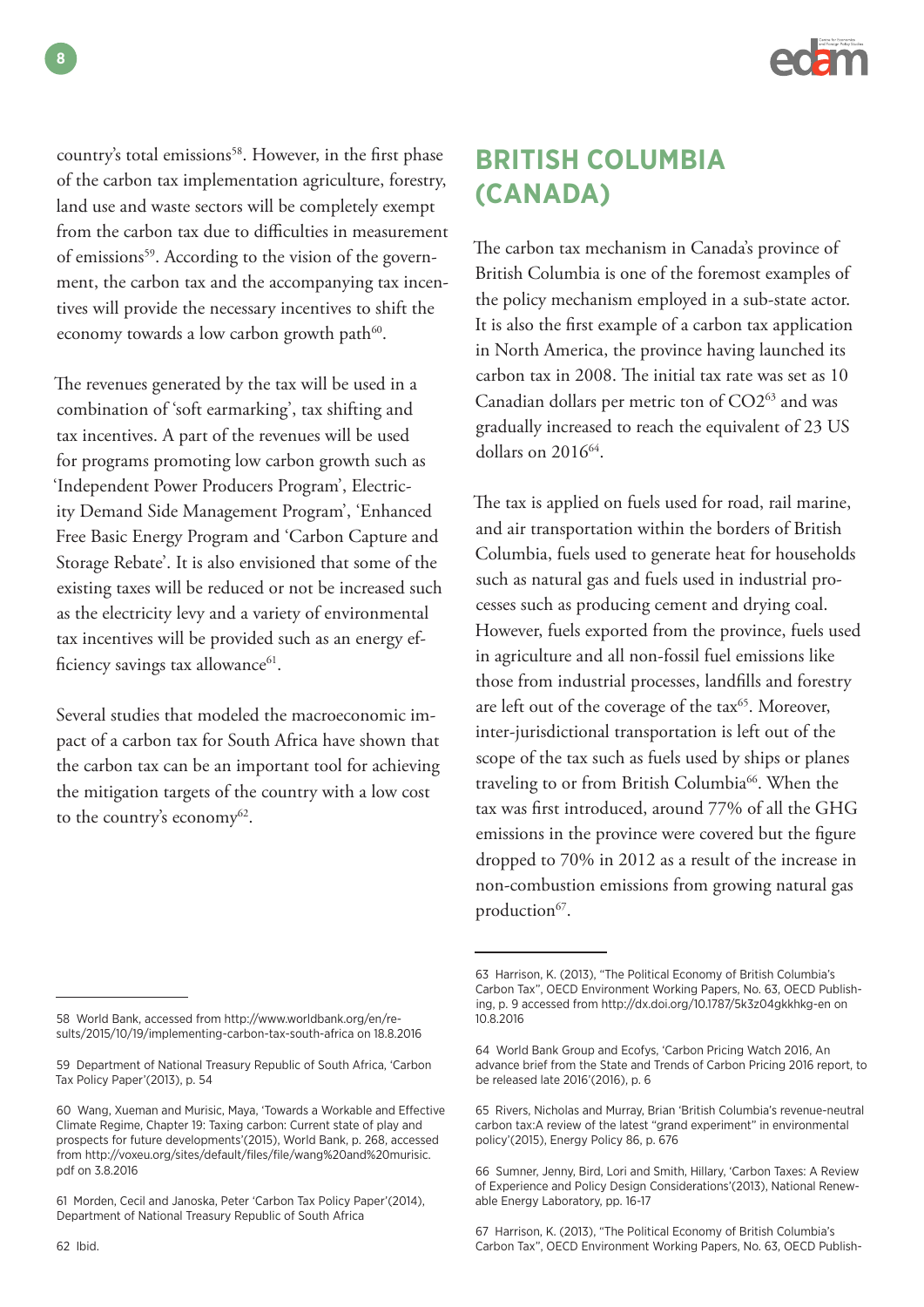

The amount of tax revenues collected by the mechanism is quite large, reaching around 1100 US dollars for the year 2013<sup>68</sup>. British Columbia's carbon tax is designed to be revenue neutral in order to encourage low carbon growth without increasing the tax burden on its citizens. A binding legislative commitment was made at the inception of the tax in order to ensure that all carbon tax revenues are returned to the households and firms<sup>69</sup>. Several measures taken by the government for this aim include rebates in personal income tax, a 'climate action tax credit' for lowincome households, a business rate cut, a corporate tax rate cut and additional cuts in industrial and farm property taxes. Also, a one-time check of 100 Canadian dollars was distributed to the residents of British Columbia in 200870. It is also compulsory for the British Columbia Ministry of Finance to annually prepare a three-year plan which outlines the measures that will be taken for the recycling of the carbon tax revenues<sup>71</sup>.

It has been generally accepted that the British Columbian carbon taxation scheme has been successful for the most part. The tax system has enjoyed considerable public support and has achieved a significant level of emissions reduction without compromising economic development. It was estimated that the tax mechanism would reduce the carbon emissions from British Columbia by 3 million metric tons annually

ing, p. 9 accessed from http://dx.doi.org/10.1787/5k3z04gkkhkg-en on 10.8.2016

by the year 202072. Between the years 2008 and 2011, British Columbia succeeded in reducing its emissions per capita from the sources covered by the carbon tax by 10%. Whereas, the rest of Canada only managed the reduce their emissions from the same sources by  $1\%$  in the same period<sup>73</sup>. Also, it was reported in 2014 that since the inception of the carbon tax, fuel use in British Columbia dropped by 16% while it rose by 3% in the rest of Canada<sup>74</sup>.

There are conflicting views on the equity implications of the carbon tax scheme in British Columbia. Some researchers have been criticizing the program for not fully compensating the low income households due to increased energy prices. However, other studies such as the research undertaken by Beck et al suggest that this criticism is unfounded and the tax scheme has been employed equitably over the society<sup>75</sup>.

# **AUSTRALIA**

As the country with the highest per capita GHG emissions in the world, the mitigation needs of Australia are considerable76. In 2012, A carbon tax policy was implemented in the country to address this problem. However, the carbon tax experiment in the country has been short lived as the tax only stayed operational for a period of two years. The tax was introduced in 2012 and was repealed in 2014, making Australia the

<sup>68</sup> Carl, Jeremy and Fedor, David, 'Tracking global carbon revenues: A survey of carbon taxes versus cap-and-trade in the real world'(2016), Energy Policy, Volume 96, pp. 50-51

<sup>69</sup> Harrison, K. (2013), "The Political Economy of British Columbia's Carbon Tax", OECD Environment Working Papers, No. 63, OECD Publishing, p. 9, accessed from http://dx.doi.org/10.1787/5k3z04gkkhkg-en on 10.8.2016

<sup>70</sup> Sumner, Jenny, Bird, Lori and Smith, Hillary, 'Carbon Taxes: A Review of Experience and Policy Design Considerations'(2013), National Renewable Energy Laboratory, p. 17

<sup>71</sup> Rivers, Nicholas and Murray, Brian 'British Columbia's revenue-neutral carbon tax:A review of the latest "grand experiment" in environmental policy'(2015), Energy Policy 86, p. 676

<sup>72</sup> Sumner, Jenny, Bird, Lori and Smith, Hillary, 'Carbon Taxes: A Review of Experience and Policy Design Considerations'(2013), National Renewable Energy Laboratory, p. 17

<sup>73</sup> Wang, Xueman and Murisic, Maya, 'Towards a Workable and Effective Climate Regime, Chapter 19: Taxing carbon: Current state of play and prospects for future developments'(2015), World Bank, p. 272, accessed from http://voxeu.org/sites/default/files/file/wang%20and%20murisic. pdf on 3.8.2016

<sup>74</sup> The Globe and Mail, 9.8.2014, 'The shocking truth about B.C.'s carbon tax: It works', accessed from http://www.theglobeandmail.com/opinion/ the-insidious-truth-about-bcs-carbon-tax-it-works/article19512237/ on 20.7.2016

<sup>75</sup> Beck, Marisa, Rivers, Nicholas, Wigle, Randall and Yonezawa, Hidemichi, 'Carbon tax and revenue recycling: Impacts on households in British Columbia'(2015), Resource and Energy Economics 41, p. 60

<sup>76</sup> Spash, Clive L. and Lo, Alex Y., 'Australia's Carbon Tax: A Sheep in Wolf's Clothing?'(2012), The Economic and Labour Relations Review Vol. 23 No. 1, p. 68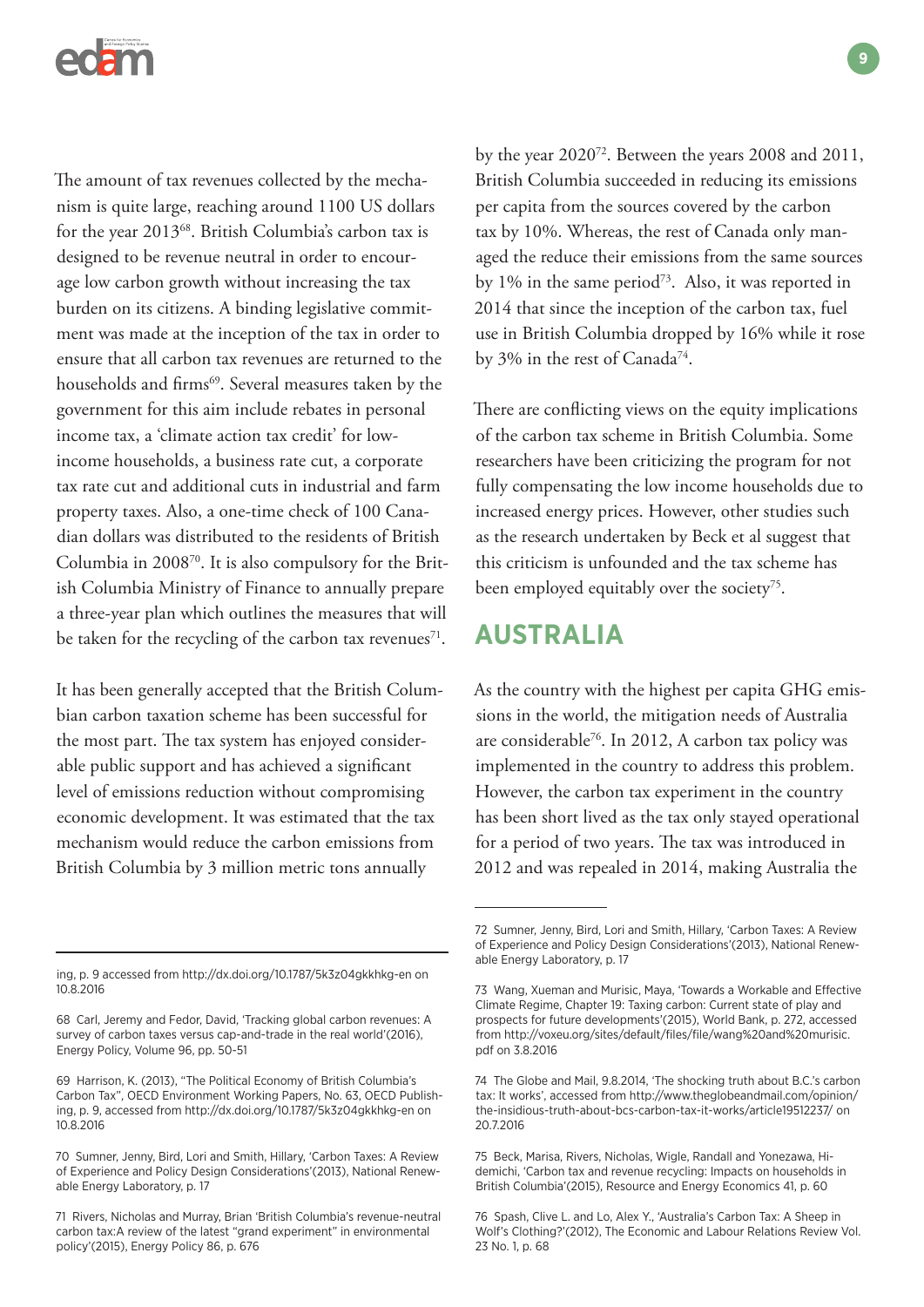

first and only country to abolish a carbon tax $^{77}$ .

The tax introduced in 2012 put a levy of 23 Australian dollars per ton of CO2 equivalent on selected fossil fuels consumed by large industrial facilities and government bodies. The tax levels were indexed to inflation and rose to 24.15 US dollars on 2013 and to 25.4 US dollars on 201478. The scheme applied to facilities that emit more than 25000 tons of CO2 equivalent on a yearly basis. Transport fuels and the agricultural sector were completely left out of the coverage of the tax, however there were plans to include heavy on-road vehicles under the taxation scheme starting from 201479. In effect, the tax would only cover large electricity generators and large industrial plants in the country. Despite this, it was estimated that the carbon tax would cover around 60% of the country's total emissions<sup>80</sup>.

Additionally, several measures were taken to offset the impact of the tax on some sectors. The income taxes were reduced and pensions and welfare payments were slightly increased to cover the expected increases in prices. Several additional compensation mechanisms were also introduced for some affected industries.

Despite the tax scheme left major parts of the country's emissions outside of its coverage, a report by the Australian National University estimated that the policy mechanism managed to cut the carbon emissions of the country by 17 million tons in 2013. This figure marks the highest emissions reduction in the country in 24 years of records. It is reported that a large part of

this reduction originated from the electricity sector $81$ . In 2013, it was reported that electricity generation using the highly polluting lignite coal for nine months had fallen by 14% compared with the same period a year early. Electricity generation by using conventional coal had also fallen by 5% in the same period while electricity generated by renewable sources increased by 28%. Although other factors have also played a part in this change in electricity generation, it can be argued that the employment of the carbon tax played a large role in this large change in the electricity generation mix between the two years<sup>82</sup>. The trajectory that the country's emissions followed after the repeal of the tax clearly shows that the carbon tax was at least partially successful. As soon as the tax was abolished, the emissions caused by the electricity generation sector started to rise rapidly as a result of the increased utilization of lignite due to falling prices<sup>83</sup>.

After its implementation, the carbon tax failed to receive widespread support from the society. The policy instrument was one of the hotly debated topics prior to the elections in 2013, with the leader of the Liberal Party Tony Abbott promising to revoke the tax if elected. After the victory of the Liberals in the election, the tax was repealed in accordance with the pre-election promise<sup>84</sup>. After the repeal of the carbon tax, the government set up the Emission Reduction Fund from the consolidated revenues<sup>85</sup>. It is estimated

85 Australian Government, 'Emissions Reduction Fund White Pa-

<sup>77</sup> The Guardian, 17.8.2016, 'Carbon tax is gone: Repeal bills pass the Senate', accessed from http://www.theguardian.com.au/story/2423819/ carbon-tax-is-gone-repeal-bills-pass-the-senate/?cs=8 on 3.8.2016

<sup>78</sup> Government of Australia, accessed from http://www.cleanenergyregulator.gov.au/Infohub/CPM/About-the-mechanism on 16.8.2016

<sup>79</sup> ABC, 14.2.2012, 'Farming and the carbon tax: what's in store?', accessed from http://www.abc.net.au/news/2011-07-15/carbon-tax-farmers/2795816 on 14.8.2016

<sup>80</sup> Government of Australia, accessed from http://www.cleanenergyregulator.gov.au/Infohub/CPM/About-the-mechanism on 16.8.2016

<sup>81</sup> The Sydney Morning Herald, 13.7.2014, 'Fall in Greenhouse Gas Emissions Largest in 24 Years', accessed from http://www.smh.com.au/ environment/climate-change/fall-in-greenhouse-gas-emissions-biggestin-24-years-20140613-zs7be.html on 7.8.2016

<sup>82</sup> The Age, 10.5.2013, 'Carbon price working? Coal slumps, Clean energy soars', accessed from http://www.theage.com.au/federal-politics/ political-news/carbon-price-working-coal-slumps-clean-energy-soars-20130509-2jals.html on 13.8.2016

<sup>83</sup> The Guardian, 19.12.2014, 'Politics in 2014: the Coalition dished out slogans, and its sentence is clear', accessed from https://www.theguardian.com/australia-news/2014/dec/19/politicsin-2014-the-coalition-dished-out-slogans-and-its-sentence-isclear?CMP=share\_btn\_tw on 13.8.2016

<sup>84</sup> The New York Times, 24.7.2014, 'A Carbon Tax's Ignoble End, Why Tony Abbott Axed Australia's Carbon Tax', accessed from http://www. nytimes.com/2014/07/25/opinion/julia-baird-why-tony-abbott-axedaustralias-carbon-tax.html on 13.8.2016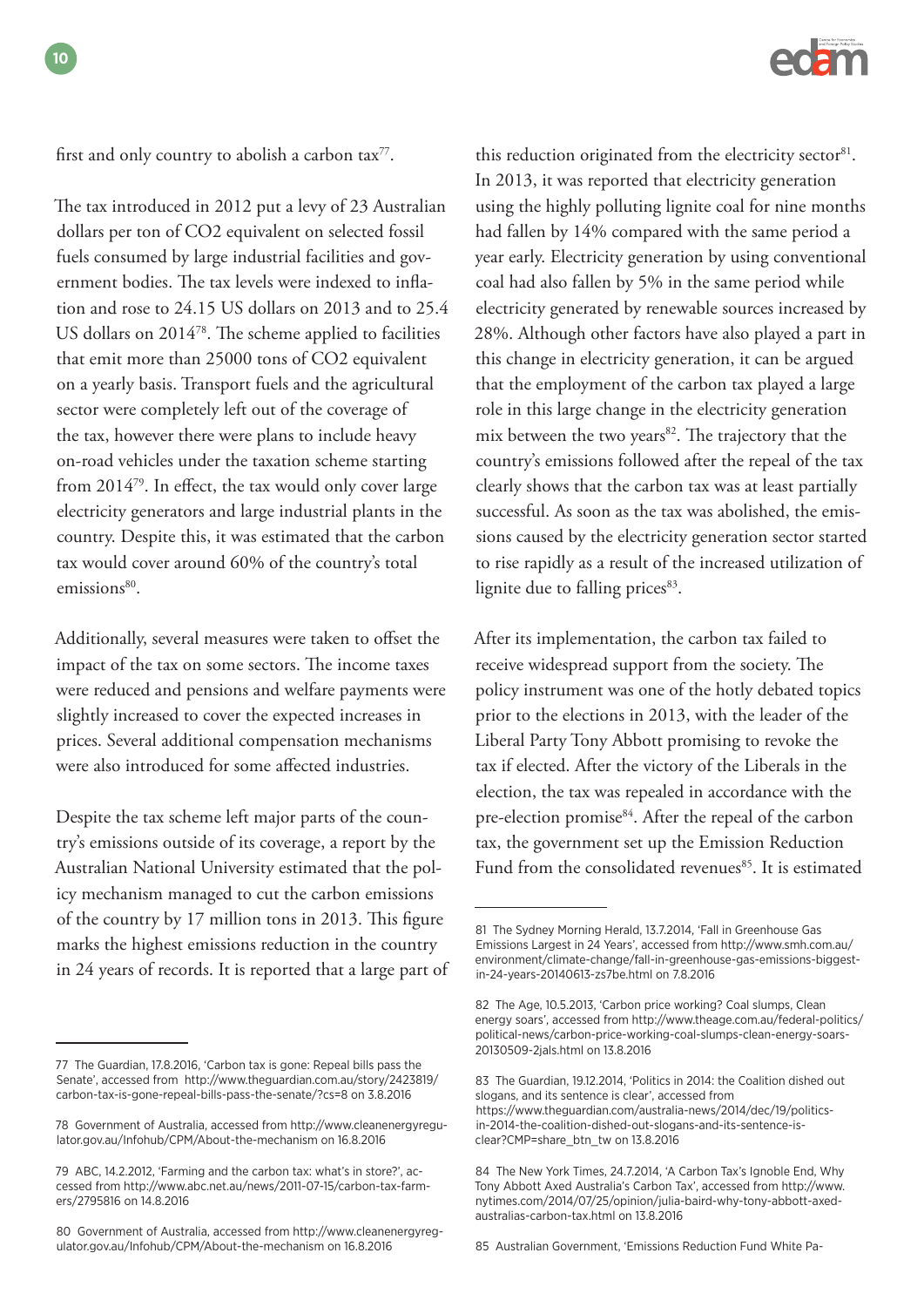

that only a third of the country's emissions reduction target of 5% will be able to be met by the new policy tool by 2020<sup>86</sup>.

The governments rationale in repealing the carbon tax mainly involved the argument that the tax was hurting the livelihoods and citizens and having a negative

impact on the economy and the country's international competitiveness. It is argued that the costs of living would be significantly reduced, electricity and gas prices would decrease and economic growth would be promoted with the repeal of the tax<sup>87</sup>.

| Country                    | Date<br>Operational | <b>Current Level</b><br>(USD per ton of<br>CO <sub>2e</sub> | <b>Sectors</b><br>Covered | <b>Utilization</b> of<br>Revenues                                                                 | Exemptions from the<br>Tax                                                                                                                                      |
|----------------------------|---------------------|-------------------------------------------------------------|---------------------------|---------------------------------------------------------------------------------------------------|-----------------------------------------------------------------------------------------------------------------------------------------------------------------|
| Finland                    | 1990                | $62$ (heating) -<br>66(transportation)                      | Economy-<br>wide          | Corporate Tax<br>Cuts Income Tax<br>Cuts                                                          | <b>Full Exemptions for</b><br><b>Several Sectors</b><br>Partial Exemptions for<br><b>Energy Intensive</b><br><b>Industries</b>                                  |
| Sweden                     | 1991                | 137                                                         | Economy-<br>wide          | Corporate Tax<br><b>Cuts Income Tax</b><br>Cuts<br>Energy price<br>adjustments                    | Partial Exemptions for<br>Industry<br>and facilities<br>Operating under EU-<br><b>ETS</b>                                                                       |
| <b>British</b><br>Columbia | 2008                | 23                                                          | Economy-<br>wide          | Corporate Tax<br><b>Cuts Income Tax</b><br>Cuts<br>Rebates granted to<br>low-income<br>households | Fuels exported<br>Agriculture<br>Non-fossil fuel<br>emissions from<br>industrial processes,<br>landfills and forestry<br>Inter-jurisdictional<br>transportation |
| Japan                      | 2012                | 3                                                           | Economy-<br>wide          | Earmarking for the<br><b>Promotion of Low</b><br>Carbon Economy                                   | <b>Exemptions</b> for<br><b>Strategic Sectors</b>                                                                                                               |
| United<br>Kingdom          | 2013                | 26                                                          | Electricity<br>Generation | <b>Transferred</b> to<br>Government<br><b>Budget without</b><br>earmarking                        | Generators with<br>capacity lower than 2<br>МW                                                                                                                  |
| France                     | 2014                | 25                                                          | Economy-<br>wide          | Earmarking for<br>Promotion of<br><b>Green Energy</b>                                             | Facilities covered by<br><b>EU-ETS</b>                                                                                                                          |
| South<br>Africa            | 2017                | 8                                                           | Economy-<br>wide          | Earmarking for<br>Low Carbon<br>$Growth +$<br>Tax Shifts and Tax<br><b>Incentives</b>             | Partial Exemptions for<br><b>Several Sectors</b><br>Agriculture, Forestry,<br>Land use and Waste<br>sectors exempt for the<br>first phase                       |
| Chile                      | 2018                | 5                                                           | Electricity<br>Generation | Not specified                                                                                     | Generators with<br>capacity lower than 50<br>МW                                                                                                                 |

#### **A General Overview**

per'(2014), accessed from https://www.environment.gov.au/system/files/ resources/1f98a924-5946-404c-9510-d440304280f1/files/emissionsreduction-fund-white-paper\_0.pdf on 7.8.2016

86 The Sydney Morning Herald, 13.7.2014, 'Fall in Greenhouse Gas Emissions Largest in 24 Years', accessed from http://www.smh.com.au/ environment/climate-change/fall-in-greenhouse-gas-emissions-biggestin-24-years-20140613-zs7be.html on 7.8.2016

<sup>87</sup> Government of Australia, Ministry of Environment, accessed from https://www.environment.gov.au/climate-change/repealing-carbon-tax on 15.8.2016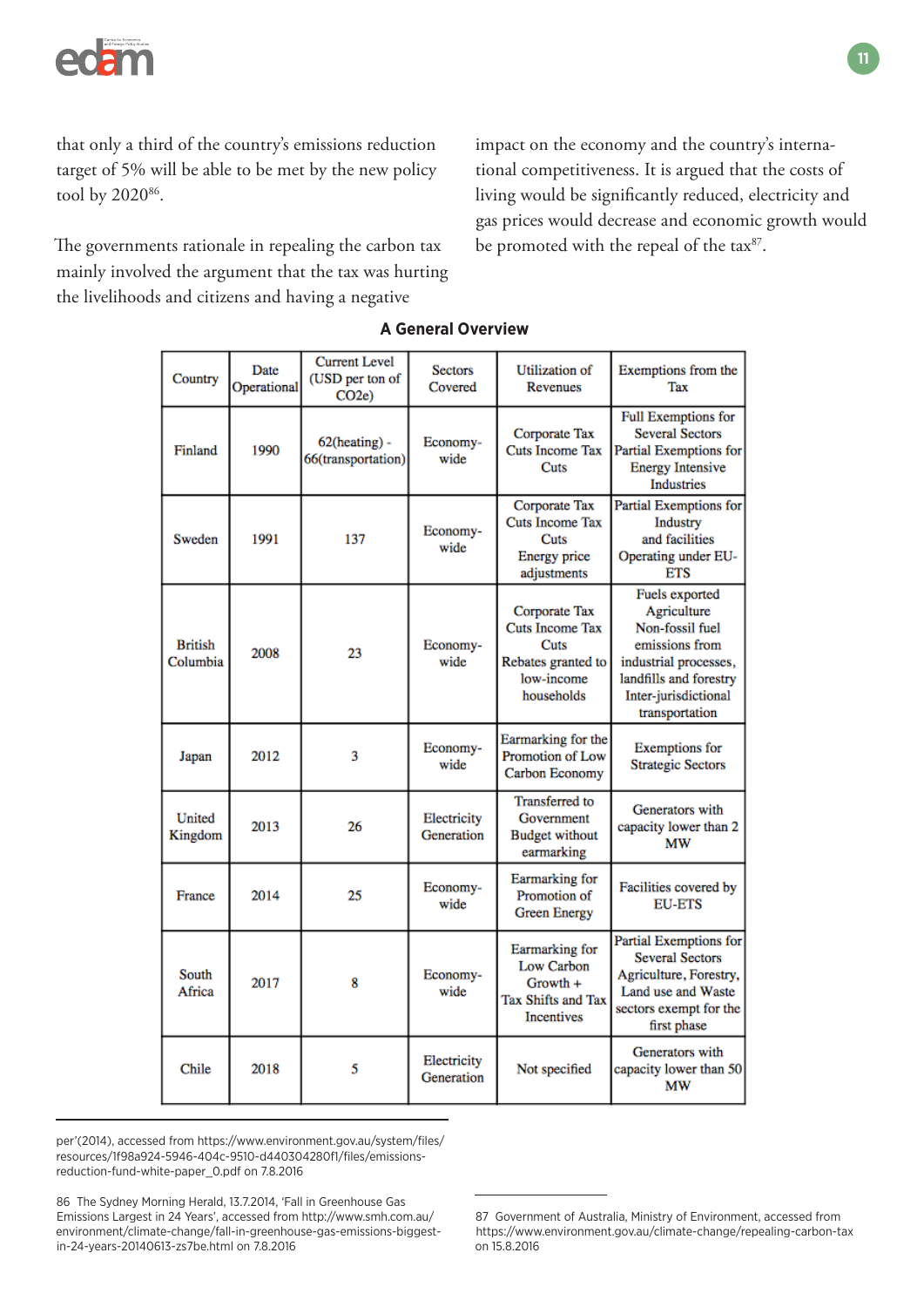The main features of the carbon tax policies employed in the cases studied can be viewed in the table above. Carbon tax policy designs that are being employed around the world differ in a wide range of ways. The main distinctions are whether the tax is applied on the whole economy or only on selected sectors, how the revenues are used and whether there are partial or full exemptions made available for certain sectors. The level of taxation also differs greatly from only around 3 US dollars per ton in Japan to 137 US dollars per ton employed in Sweden. Each tax design is tailor made for the specific conditions in each country and in many cases has evolved over time to adjust to changing conditions.

# **IMPORTANT POINTS FOR TURKEY**

Looking at the case studies, there are several takeaways that can be drawn for a future carbon tax that can be employed in Turkey.

Pursuing climate change action by adopting carbon pricing measures has for long been viewed to mainly be the responsibility of rich industrialized nations. However, carbon pricing mechanisms are lately being adopted by countries that still have significant development needs. Carbon tax policies are currently adopted in countries like Chile, South Africa and Mexico and several other developing countries are considering the employment of similar measures. There currently is a consensus that significant amounts of action should be undertaken by the developing world for the global increases in temperature to be contained at relatively safe levels. Therefore, the possible employment of a carbon taxation mechanism in Turkey should not be readily dismissed by pointing out at the levels of economic development. Rather, the focus of the discussion in the country should be how best to design the carbon pricing policies so that maximum amounts of GHG mitigation can be achieved with minimum harm to the country's developmental prospects and without exacerbating the country's

dependence on imported energy sources.

- Setting the right level for the tax is of utmost importance for a carbon tax mechanism to be successful. As an emerging economy, Turkey can't be expected to initiate its carbon tax at a level comparable to the high rates of well-established tax schemes in industrialized countries. The tax rates applied in developing countries such as South Africa and Chile can provide a better measure for determining the initial level of a potential carbon tax level to be employed in Turkey. Initiating the carbon tax at an overly high level can impede the country's competitiveness and risk the survival of the policy mechanism due to opposition from the public. Just as the country's climate change responsibilities shouldn't be disregarded in favor of economic development, the country's developmental needs should not be disregarded for the purpose of furthering its climate change mitigation objectives. Any policy design should consider both problems and include provisions to address both issues in a holistic manner.
- There is also the need the specify a clear timetable for gradually increasing the tax levels into the future. A gradual increase would give time for businesses to adapt to new conditions and can help to minimize any potential negative effects on the economy. Also, with long term targets for increases in the tax level, a long term mitigation target can be realized by providing the economic actors with the necessary signals for transitioning to a low carbon mode of production. In the cases that were examined, the tax rates were gradually increased over time, and some countries like France have adopted targets well into the future for preparing their economies in advance. Long term planning and providing an outlook into the future should be key aspects of a successful carbon pricing policy design.
- Designing an economy-wide tax would be the most ideal choice since such a scheme would offer the most efficient opportunities for emission reductions across a wide range of sectors. It has been observed from sev-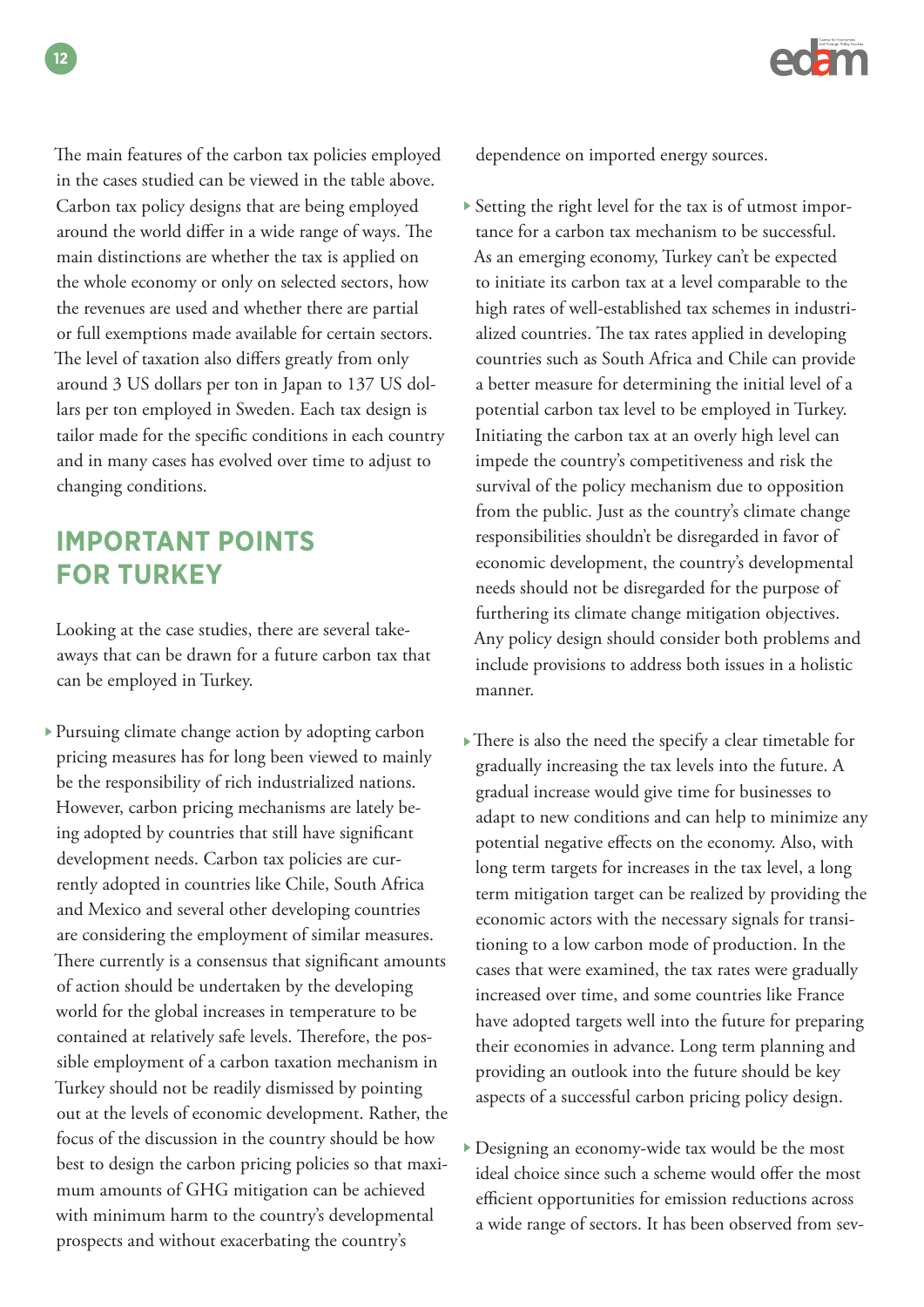

eral cases like Sweden that applying varying tax rates for different sectors can cause distortionary effects in the economy and prevent the full benefits of the tax from being realized. However, it may also be necessary to protect key sectors which can potentially be adversely affected especially in terms of international competitiveness. Also, in some cases, there may be concerns that carbon taxation can exacerbate import dependence in energy sources. In several cases such as the carbon tax systems in Finland and Japan, special exemptions were provided to protect the industries that are deemed strategic. Such provisions will likely be needed to designed in a potential carbon tax system that will be employed in Turkey. Overall, there is a need for a careful balance to be struck between applying the tax as uniformly as possible across the economy and between the need to protect key industries by introducing specific exemptions.

- Instead of adopting a completely new structure and the accompanying changes in legislation, it can be easier to frame the new tax on the structure of the existing taxes. Fuel input taxes that are already being employed can be important in this regard. Some tax systems such as in Finland and South Africa are designed as fuel input taxes at their inception to avoid the additional costs of designing a completely new tax structure. Such an approach could reduce the costs associated with the implementation of the new tax scheme.
- Another key decision that needs to be made is how the revenues collected from the carbon tax will be used. In this regard, the two main options are designing the tax as revenue neutral by offsetting the additional effects of the tax by providing relief from other taxes through various means or earmarking the additional revenues for a specific use such as the promotion of low carbon energy sources. A revenue neutral tax can garner more support from the public while the emission reduction impacts would be greater if the revenues are used for additional mitigation programs. Both options are currently being used by different countries and in some

systems a combination of the two options is being utilized.

- Carbon taxes can potentially have negative impacts on low income households by increasing energy prices and making livelihoods more expensive. In Turkey, a significant portion of the population still live below the poverty threshold. It is important to consider the potential effects of the tax on these households and apply the necessary provisions to protect these segments of the population from any negative effects. Such design elements are incorporated into several carbon tax designs such as that in British Columbia. A portion of the revenues collected from the tax can potentially be used to promote social justice.
- The impacts of a policy mechanism on a country's emission stock and the economy can be hard to single out since a plethora of other factors also influence the outcomes. However, to be able to modify the carbon tax over time as necessary, there is a need to estimate its effects. Therefore, an effective monitoring and verification system has to be set up. Clear emission reduction targets for the tax should be specified in order to assess the success of the tax and modifications should be made if the expected results from the tax are not achieved.
- Ensuring sustained public support for the tax is another critical point for the success of the policy instrument. Application of an additional tax is usually not a popular policy from the view of the general public even if the tax is designed to be revenue neutral. The carbon tax experiment in Australia shows that in the absence of public acceptance, even relatively successful carbon taxation policies can be overturned in a relatively short amount of time. Therefore, the rationale behind the employment of the policy should be clearly communicated to the public through various means in order to increase support for the policy well in advance of its implementation.